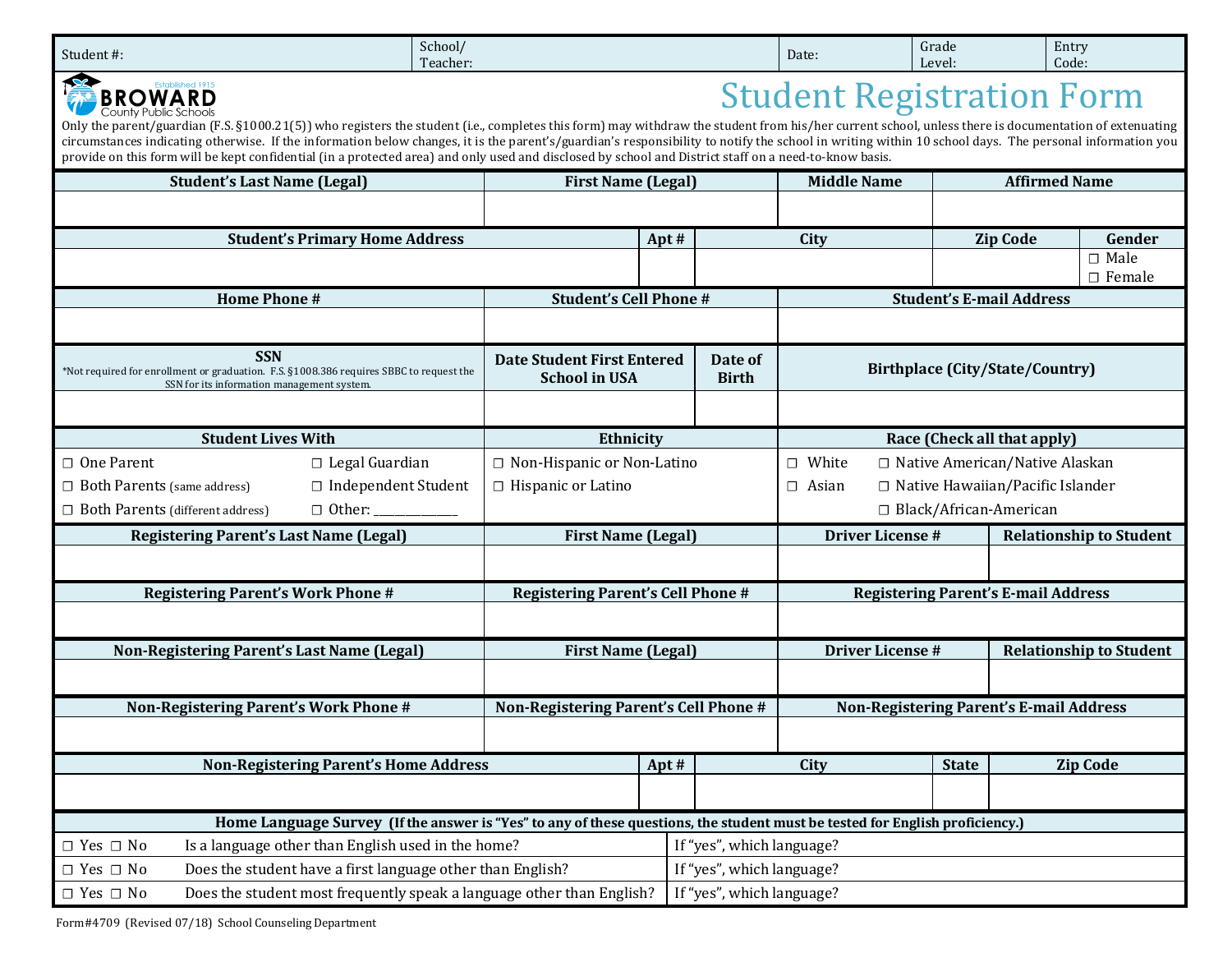| The student's primary residence is: (Check only one)                                                                                                                                                                                                                                                                                                                                                                                                                                                                                                                                                                                                                                                                                                                                                                                                                                                                                                                                                                                                                                                                                                                        |                                                                                                                          |                                     |                                                                                                               |                                     |                                                            |  |
|-----------------------------------------------------------------------------------------------------------------------------------------------------------------------------------------------------------------------------------------------------------------------------------------------------------------------------------------------------------------------------------------------------------------------------------------------------------------------------------------------------------------------------------------------------------------------------------------------------------------------------------------------------------------------------------------------------------------------------------------------------------------------------------------------------------------------------------------------------------------------------------------------------------------------------------------------------------------------------------------------------------------------------------------------------------------------------------------------------------------------------------------------------------------------------|--------------------------------------------------------------------------------------------------------------------------|-------------------------------------|---------------------------------------------------------------------------------------------------------------|-------------------------------------|------------------------------------------------------------|--|
| owned by the parent/guardian.                                                                                                                                                                                                                                                                                                                                                                                                                                                                                                                                                                                                                                                                                                                                                                                                                                                                                                                                                                                                                                                                                                                                               |                                                                                                                          |                                     | shared with someone by choice (not due to financial hardship) with a valid<br>Affidavit of Shared Residency.  |                                     |                                                            |  |
| rented with a valid lease agreement. Expiration Date:                                                                                                                                                                                                                                                                                                                                                                                                                                                                                                                                                                                                                                                                                                                                                                                                                                                                                                                                                                                                                                                                                                                       |                                                                                                                          |                                     | shared with someone due to loss of housing, economic hardship or similar reason.<br>(McKinney-Vento eligible) |                                     |                                                            |  |
|                                                                                                                                                                                                                                                                                                                                                                                                                                                                                                                                                                                                                                                                                                                                                                                                                                                                                                                                                                                                                                                                                                                                                                             | Is the student's primary residence a:                                                                                    |                                     | Does the student live or is either parent employed:                                                           |                                     |                                                            |  |
| $\Box$ Yes $\Box$ No                                                                                                                                                                                                                                                                                                                                                                                                                                                                                                                                                                                                                                                                                                                                                                                                                                                                                                                                                                                                                                                                                                                                                        | Public space, vehicle of any kind, bus or train station,<br>abandoned building, substandard housing, or similar setting? | $\Box$ Yes $\Box$ No                | In low rent housing (such as Section 8 subsidized housing)?                                                   |                                     |                                                            |  |
| Transitional/emergency shelter?<br>$\Box$ Yes $\Box$ No                                                                                                                                                                                                                                                                                                                                                                                                                                                                                                                                                                                                                                                                                                                                                                                                                                                                                                                                                                                                                                                                                                                     |                                                                                                                          | $\Box$ Yes $\Box$ No                | On Indian Lands?                                                                                              |                                     |                                                            |  |
| $\Box$ Yes $\Box$ No<br>alternative adequate accommodations?                                                                                                                                                                                                                                                                                                                                                                                                                                                                                                                                                                                                                                                                                                                                                                                                                                                                                                                                                                                                                                                                                                                | Hotel/motel, trailer park, or camping ground due to lack of                                                              | $\Box$ Yes $\Box$ No                | On federal property, a federally owned military installation, or NASA<br>owned property?                      |                                     |                                                            |  |
| Is either parent:                                                                                                                                                                                                                                                                                                                                                                                                                                                                                                                                                                                                                                                                                                                                                                                                                                                                                                                                                                                                                                                                                                                                                           |                                                                                                                          |                                     |                                                                                                               |                                     |                                                            |  |
| $\Box$ Yes $\Box$ No<br>An active duty member of the uniformed services, including the National Guard and Reserve?<br>If yes, which division?                                                                                                                                                                                                                                                                                                                                                                                                                                                                                                                                                                                                                                                                                                                                                                                                                                                                                                                                                                                                                               |                                                                                                                          |                                     |                                                                                                               |                                     |                                                            |  |
| $\Box$ Yes $\Box$ No                                                                                                                                                                                                                                                                                                                                                                                                                                                                                                                                                                                                                                                                                                                                                                                                                                                                                                                                                                                                                                                                                                                                                        | A veteran, medically discharged, or killed while on active duty from the uniformed services?                             |                                     |                                                                                                               | If yes, which division?             |                                                            |  |
| $\Box$ Yes $\Box$ No                                                                                                                                                                                                                                                                                                                                                                                                                                                                                                                                                                                                                                                                                                                                                                                                                                                                                                                                                                                                                                                                                                                                                        | Employed in agriculture or fishing industries anytime in the past three years?                                           |                                     |                                                                                                               |                                     |                                                            |  |
|                                                                                                                                                                                                                                                                                                                                                                                                                                                                                                                                                                                                                                                                                                                                                                                                                                                                                                                                                                                                                                                                                                                                                                             |                                                                                                                          | Has the student previously been:    |                                                                                                               |                                     |                                                            |  |
| $\Box$ Yes $\Box$ No<br>Enrolled in Broward County Public School?                                                                                                                                                                                                                                                                                                                                                                                                                                                                                                                                                                                                                                                                                                                                                                                                                                                                                                                                                                                                                                                                                                           |                                                                                                                          | $\Box$ Yes $\Box$ No                |                                                                                                               | Retained (repeated the same grade)? |                                                            |  |
| Enrolled in a Charter School in Broward County?<br>In Exceptional Student Education (ESE)?<br>$\Box$ Yes $\Box$ No<br>$\Box$ Yes $\Box$ No                                                                                                                                                                                                                                                                                                                                                                                                                                                                                                                                                                                                                                                                                                                                                                                                                                                                                                                                                                                                                                  |                                                                                                                          |                                     |                                                                                                               |                                     |                                                            |  |
| $\Box$ Yes $\Box$ No<br>Enrolled in a Home Education program?<br>On a 504 plan?<br>$\Box$ Yes $\Box$ No                                                                                                                                                                                                                                                                                                                                                                                                                                                                                                                                                                                                                                                                                                                                                                                                                                                                                                                                                                                                                                                                     |                                                                                                                          |                                     |                                                                                                               |                                     |                                                            |  |
| Expelled from school?<br>$\Box$ Yes $\Box$ No                                                                                                                                                                                                                                                                                                                                                                                                                                                                                                                                                                                                                                                                                                                                                                                                                                                                                                                                                                                                                                                                                                                               |                                                                                                                          | $\Box$ Yes $\Box$ No                | In an ESOL program?                                                                                           |                                     |                                                            |  |
| $\hfill\Box$<br>Yes $\hfill\Box$<br>No<br>Convicted of a felony?                                                                                                                                                                                                                                                                                                                                                                                                                                                                                                                                                                                                                                                                                                                                                                                                                                                                                                                                                                                                                                                                                                            |                                                                                                                          | $\Box$ Yes $\Box$ No                | In a Magnet program?                                                                                          |                                     |                                                            |  |
| Involved in the Juvenile Justice System?<br>$\Box$ Yes $\Box$ No                                                                                                                                                                                                                                                                                                                                                                                                                                                                                                                                                                                                                                                                                                                                                                                                                                                                                                                                                                                                                                                                                                            | $\Box$ Yes $\Box$ No                                                                                                     | In Foster Care?                     |                                                                                                               |                                     |                                                            |  |
| Referred for mental health services?<br>$\Box$ Yes $\Box$ No                                                                                                                                                                                                                                                                                                                                                                                                                                                                                                                                                                                                                                                                                                                                                                                                                                                                                                                                                                                                                                                                                                                |                                                                                                                          | $\Box$ Yes $\Box$ No                | In a Gifted program?                                                                                          |                                     |                                                            |  |
| <b>Previous School Name(s)</b>                                                                                                                                                                                                                                                                                                                                                                                                                                                                                                                                                                                                                                                                                                                                                                                                                                                                                                                                                                                                                                                                                                                                              | City/State/Country                                                                                                       | Year(s) Attended                    | Grade(s)                                                                                                      |                                     | <b>Type</b>                                                |  |
|                                                                                                                                                                                                                                                                                                                                                                                                                                                                                                                                                                                                                                                                                                                                                                                                                                                                                                                                                                                                                                                                                                                                                                             |                                                                                                                          |                                     |                                                                                                               |                                     | $\Box$ Public $\Box$ Private $\Box$ Charter $\Box$ Home Ed |  |
|                                                                                                                                                                                                                                                                                                                                                                                                                                                                                                                                                                                                                                                                                                                                                                                                                                                                                                                                                                                                                                                                                                                                                                             |                                                                                                                          |                                     |                                                                                                               |                                     | $\Box$ Public $\Box$ Private $\Box$ Charter $\Box$ Home Ed |  |
| The above information is correct and complete to the best of my knowledge. In the event of a change of name, address, or phone, I will notify the school office in writing within ten (10) days. I<br>understand that students whose parents are found, after appropriate investigation, to have submitted fraudulent information in an effort to enroll a student in a school to which the student is not<br>assigned shall be immediately withdrawn by the school and the parent must enroll the student in the appropriate boundaried school or follow the reassignment procedures. I have read and understand<br>that I must submit appropriate proof of residency documentation, per School Board Policy 5.1. Florida Statutes §837.06 provides that whoever knowingly makes a false statement in writing with the<br>intent to mislead a public servant in the performance of his official duty shall be guilty of a misdemeanor of the second degree. Florida Statutes §92.525 provides that whoever knowingly makes a<br>false declaration under penalties of perjury is guilty of the crime of perjury by false written declaration, a felony of the third degree. |                                                                                                                          |                                     |                                                                                                               |                                     |                                                            |  |
| <b>Print Registering Parent Name</b>                                                                                                                                                                                                                                                                                                                                                                                                                                                                                                                                                                                                                                                                                                                                                                                                                                                                                                                                                                                                                                                                                                                                        |                                                                                                                          | <b>Registering Parent Signature</b> |                                                                                                               |                                     |                                                            |  |
|                                                                                                                                                                                                                                                                                                                                                                                                                                                                                                                                                                                                                                                                                                                                                                                                                                                                                                                                                                                                                                                                                                                                                                             |                                                                                                                          |                                     |                                                                                                               |                                     |                                                            |  |